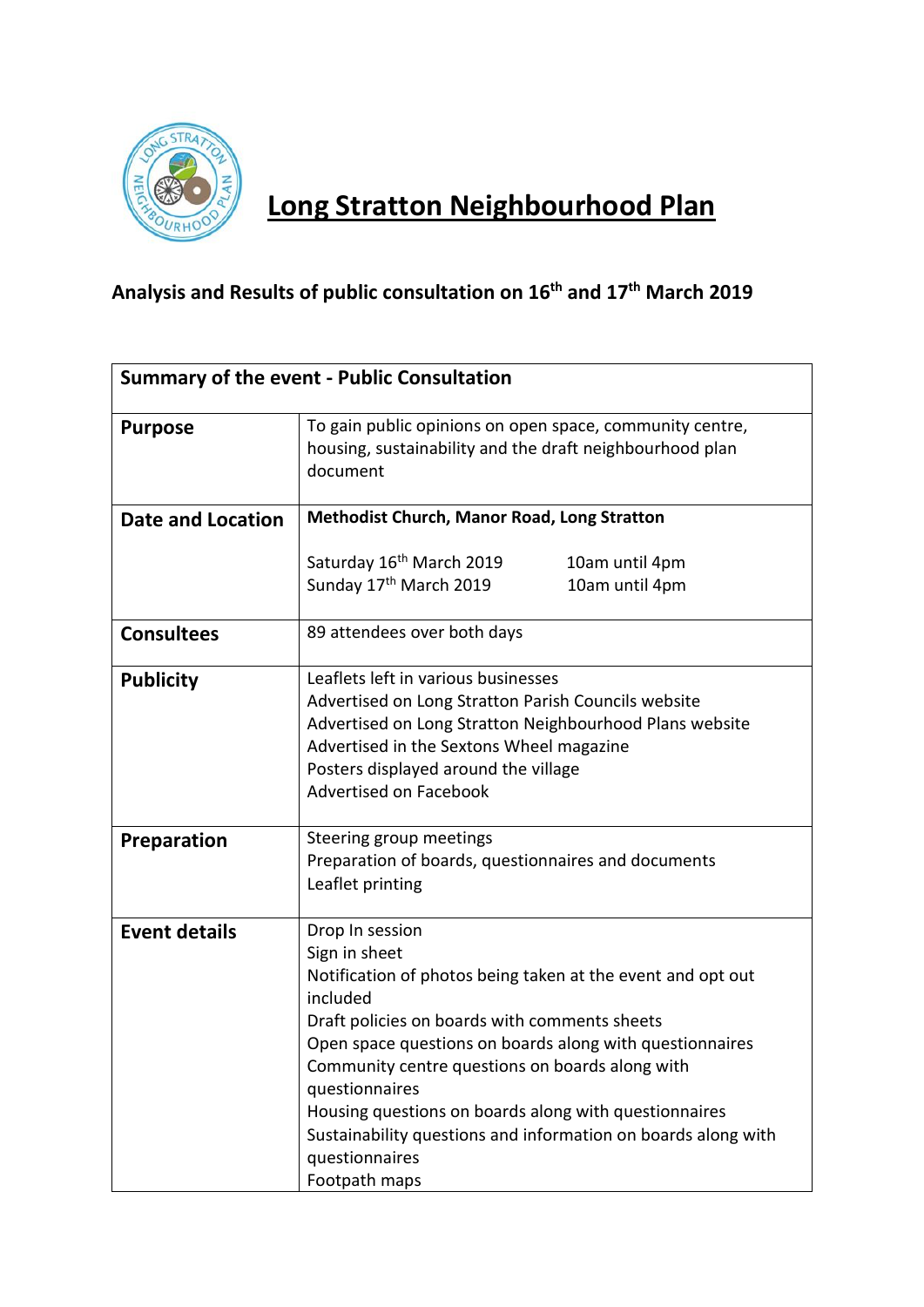| Open space maps<br>Draft policy documents available to view<br>Housing needs assessment available to view<br>Children's colouring table<br>Teas, coffees, biscuits |
|--------------------------------------------------------------------------------------------------------------------------------------------------------------------|
|                                                                                                                                                                    |

89 people attended over the two days. Not all filled in a sign in sheet. But, for those that did the results are below.

| Do you live in the Long Stratton NP Area? If so, for how long have you lived here? |                |                |                          |                |                      |                |   |                  |                |
|------------------------------------------------------------------------------------|----------------|----------------|--------------------------|----------------|----------------------|----------------|---|------------------|----------------|
| $0 - 5$ years                                                                      | $\overline{2}$ | $6 - 10$ years |                          | 10             | $11 - 15$ years      |                | 1 | $16 - 20$ years  | $\overline{2}$ |
| $21 - 30$                                                                          | 9              |                | 31 years or              | 11             | I don't live here, I |                |   | I don't live or  |                |
| years                                                                              |                | more           |                          |                | only work here.      |                |   | work here.       |                |
| How old are you?                                                                   |                |                |                          |                |                      |                |   |                  |                |
| Under 18                                                                           | $\mathbf 1$    | $18 - 29$      |                          | $\overline{2}$ | $30 - 44$            |                | 8 | $45 - 59$        | 5              |
| $60 - 74$                                                                          | 18             | 75 and over    |                          | 5              |                      |                |   |                  |                |
| Please tell us roughly where you live                                              |                |                |                          |                |                      |                |   |                  |                |
| A) North East (North of                                                            |                | 4              | B) North West (North of  |                |                      | 6              |   | C) South East    | 9              |
| star lane, East of A140)                                                           |                |                | Swan Lane, West of A140) |                |                      |                |   | (South of Star   |                |
|                                                                                    |                |                |                          |                |                      |                |   | Lane and east of |                |
|                                                                                    |                |                |                          |                |                      |                |   | A140)            |                |
| D) South West (South                                                               |                | 15             | E) Tharston              |                |                      | $\overline{2}$ |   | Out of area      | $\overline{2}$ |
| of Swan lane and West                                                              |                |                |                          |                |                      |                |   |                  |                |
| of A140)                                                                           |                |                |                          |                |                      |                |   |                  |                |
| How did you hear about this event?                                                 |                |                |                          |                |                      |                |   |                  |                |
| <b>Sextons Wheel</b>                                                               |                | 17             | Website                  |                |                      | $\mathbf{1}$   |   | Facebook         | 8              |
| Poster                                                                             |                | 6              | Word of mouth            |                |                      | 9              |   | Other            | 11             |

| Attendance Sat 16 <sup>th</sup> March 2019 |    | Attendance Sun 17th March 2019 |    |  |
|--------------------------------------------|----|--------------------------------|----|--|
| $10-11$ am                                 |    | 10-11am                        |    |  |
| $11-12$ pm                                 | 9  | $11-12$ pm                     | 13 |  |
| $12-1pm$                                   | 8  | $12-1pm$                       | 11 |  |
| $1-2pm$                                    | 3  | $1-2pm$                        |    |  |
| $2-3pm$                                    | 11 | $2-3$ pm                       |    |  |
| $3-4pm$                                    | 10 | $3-4pm$                        |    |  |
| <b>Total</b>                               | 50 | <b>Total</b>                   | 39 |  |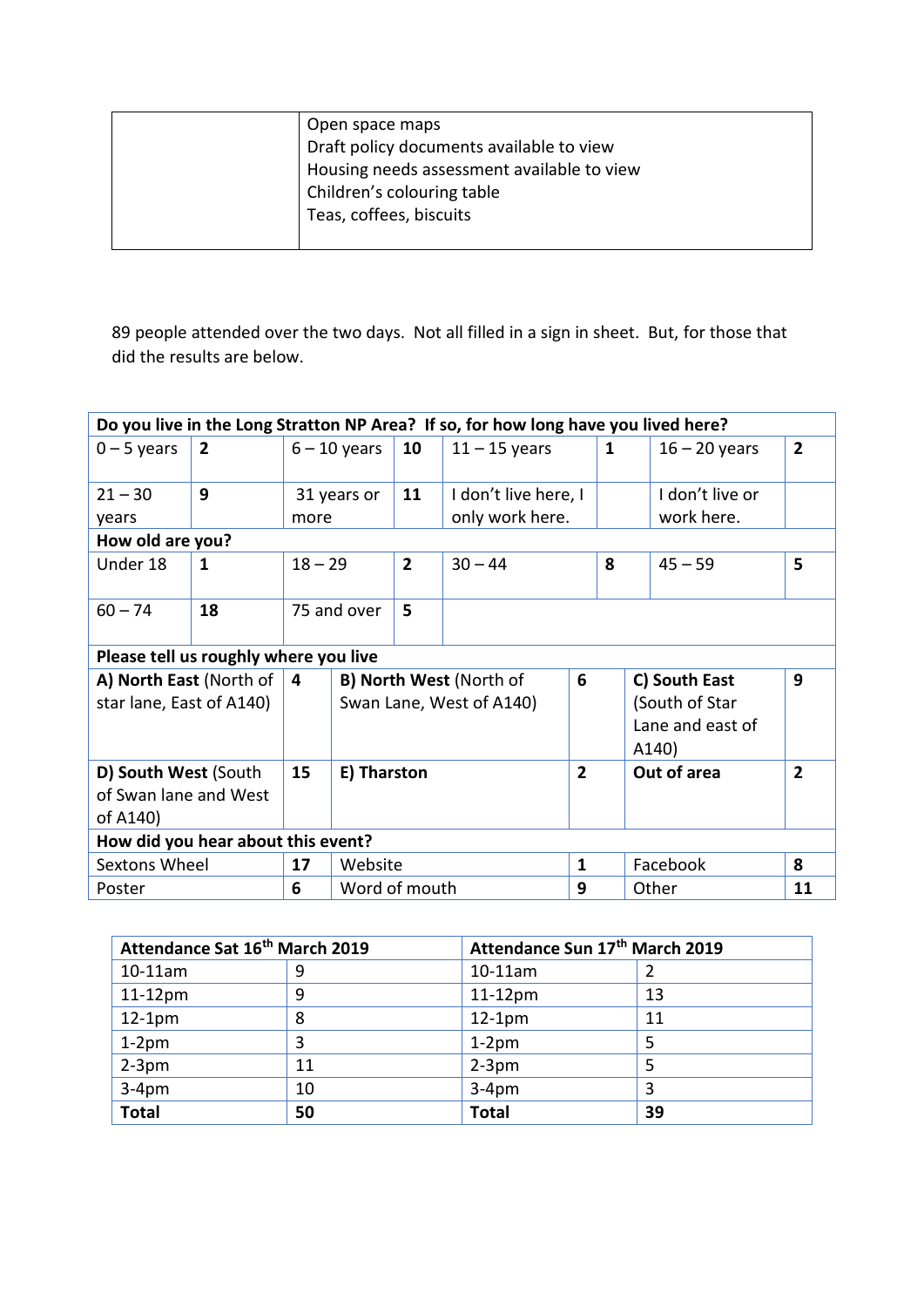## **Comments collected via post it notes on consultation boards**

**Open space**

| Open space |                                                                                                                  |
|------------|------------------------------------------------------------------------------------------------------------------|
| $\bullet$  | Create more parklands/woodland walks, flower meadows                                                             |
| $\bullet$  | Nature woodlands                                                                                                 |
| $\bullet$  | Not fruit trees. More Oak, Horse chestnut and hedgerows                                                          |
| $\bullet$  | Trees should be planted (traditional English trees)                                                              |
| $\bullet$  | Tree planting – use local varieties. See East of England Orchards project for fruit trees                        |
| $\bullet$  | Community orchard                                                                                                |
| $\bullet$  | Do planting and set spaces aside before any building starts                                                      |
| $\bullet$  | Create wild meadows, community woods and orchards – involve local people in their care                           |
|            | Create new commons to look like the old commons - people could gather fruit and hazel<br>poles instead of bamboo |
| $\bullet$  | Flower meadows and woodland walks                                                                                |
| $\bullet$  | Yes to trees in the town but not to orchard - who would look after?                                              |
|            | Tree planting with woodland down inside of bypass                                                                |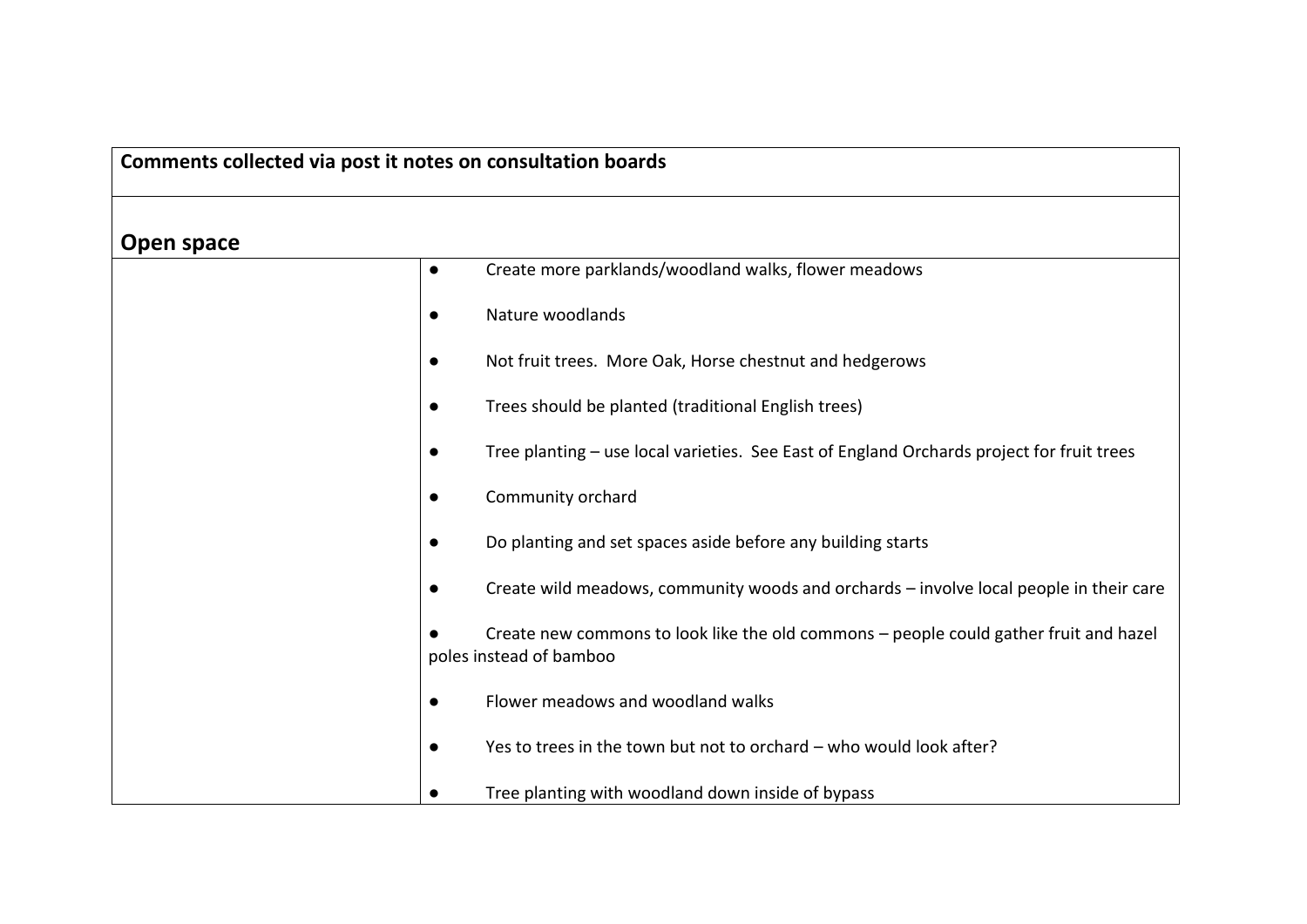| $\bullet$ | Let some areas develop instead of planting - much better for wildlife                   |
|-----------|-----------------------------------------------------------------------------------------|
| $\bullet$ | Areas of dense wood and sparsely planted - we need space for wildlife as well as humans |
|           |                                                                                         |
| $\bullet$ | Tharston has no allotments but does have a need                                         |
| $\bullet$ | Allotments are messy                                                                    |
| $\bullet$ | More allotments                                                                         |
|           |                                                                                         |
|           |                                                                                         |
| $\bullet$ | Kids fenced play areas                                                                  |
| $\bullet$ | Games area - table tennis                                                               |
| $\bullet$ | Play areas for children                                                                 |
| $\bullet$ | Community games field - playing fields already                                          |
|           |                                                                                         |
|           |                                                                                         |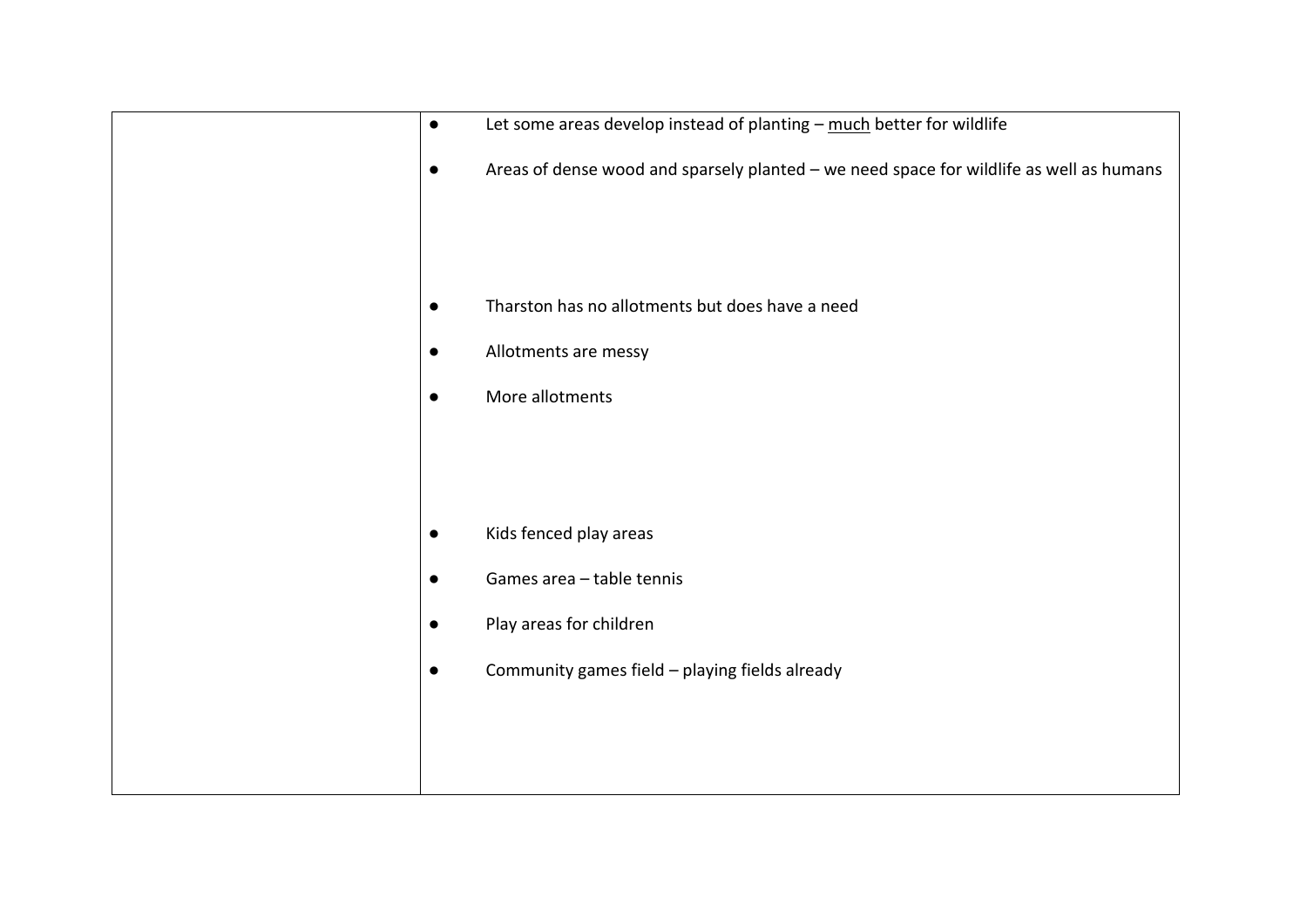| Consideration for links to Tyrells Wood area/access to that open space (walking/cycling)<br>$\bullet$                                                                                                    |
|----------------------------------------------------------------------------------------------------------------------------------------------------------------------------------------------------------|
| Improvements for pedestrians and cyclists<br>$\bullet$                                                                                                                                                   |
| Dedicated crossings/footbridges over new road to allow safe access beyond boundaries of<br>road for dog walkers/walkers/cyclists                                                                         |
| Cycle paths/routes - NOT cycle lanes<br>$\bullet$                                                                                                                                                        |
| Need to improve access for pedestrians and cyclists from the existing and new housing<br>into the town centre and out into the countryside - but separate cycle paths, not sharing the road<br>with cars |
|                                                                                                                                                                                                          |
|                                                                                                                                                                                                          |
| Dog space excellent idea                                                                                                                                                                                 |
| A dog 'field' fully enclosed so dogs can be let off the lead safely                                                                                                                                      |
| Dedicated dog areas so non-dog lovers don't have to mix with them<br>$\bullet$                                                                                                                           |
|                                                                                                                                                                                                          |
|                                                                                                                                                                                                          |
| New 'commons' at Picton and either side of Hall Lane                                                                                                                                                     |
| Who maintains the open space $-$ who's responsible                                                                                                                                                       |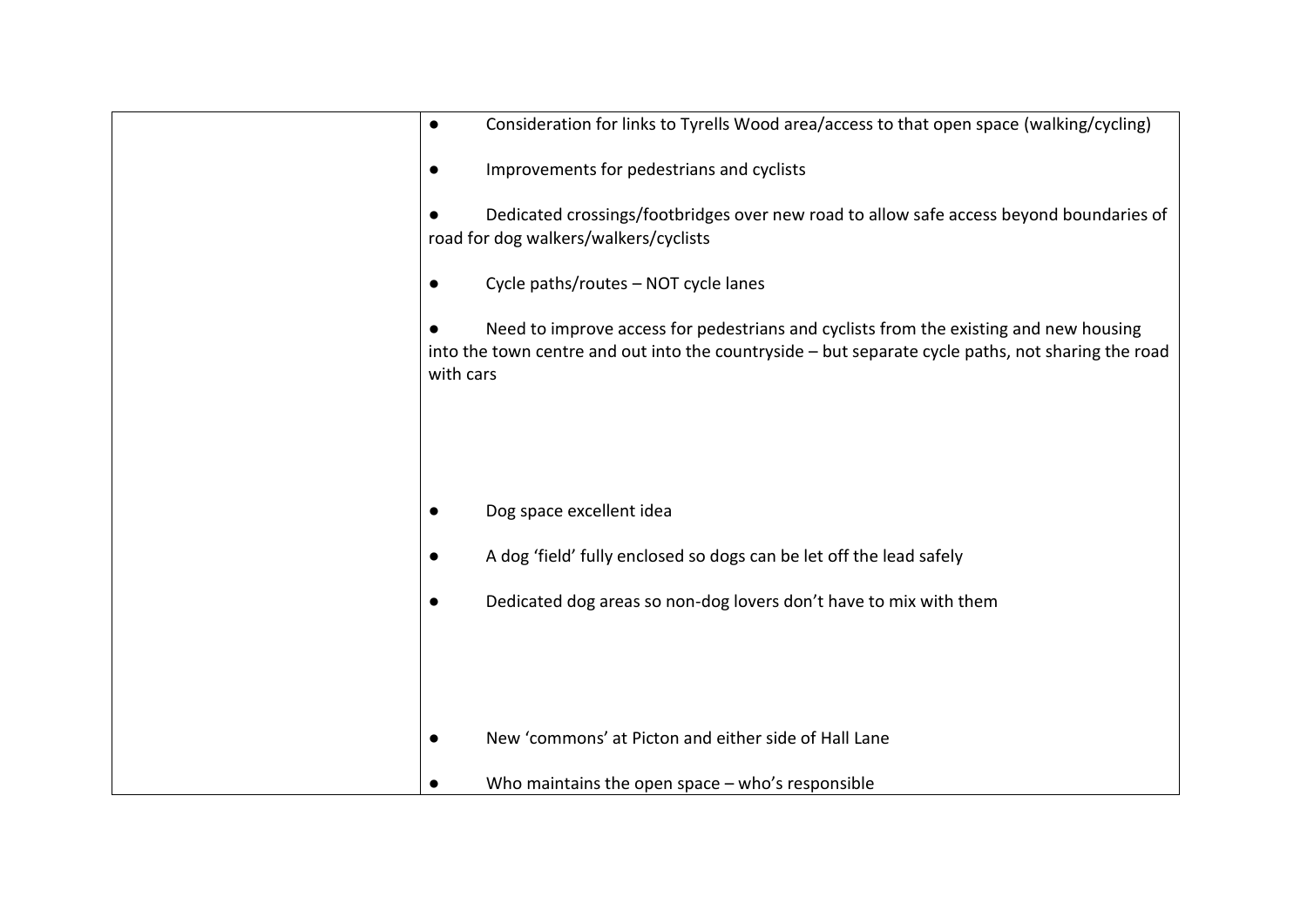|                             | Protect open space on Bayspole Road pocket park<br>$\bullet$                                                                                                                                                           |
|-----------------------------|------------------------------------------------------------------------------------------------------------------------------------------------------------------------------------------------------------------------|
|                             | Add open space off Frances Road on west between Francis Road and Manor Road<br>$\bullet$                                                                                                                               |
|                             | Edges Lane needs to be closed to through traffic early in the development process at the<br>end of Hill Farm Road                                                                                                      |
|                             | Keep green space at Blyth Green - the bit grown up on the corner and create walking<br>routes from Haynton's Lane                                                                                                      |
|                             | Promote open spaces in nearby parishes – Wacton and Wood Green<br>$\bullet$                                                                                                                                            |
|                             | Open space on edge of village - should be some open space in main part of town as well                                                                                                                                 |
|                             |                                                                                                                                                                                                                        |
|                             |                                                                                                                                                                                                                        |
|                             |                                                                                                                                                                                                                        |
| <b>Public rights of way</b> |                                                                                                                                                                                                                        |
|                             | There needs to be better access across new road from Edges Lane/Hill Farm Road to<br>$\bullet$<br>countryside beyond for pedestrians and cyclists. No provision for safe access seems to be<br>proposed in draft plans |
|                             | Footbridge over bypass essential<br>$\bullet$                                                                                                                                                                          |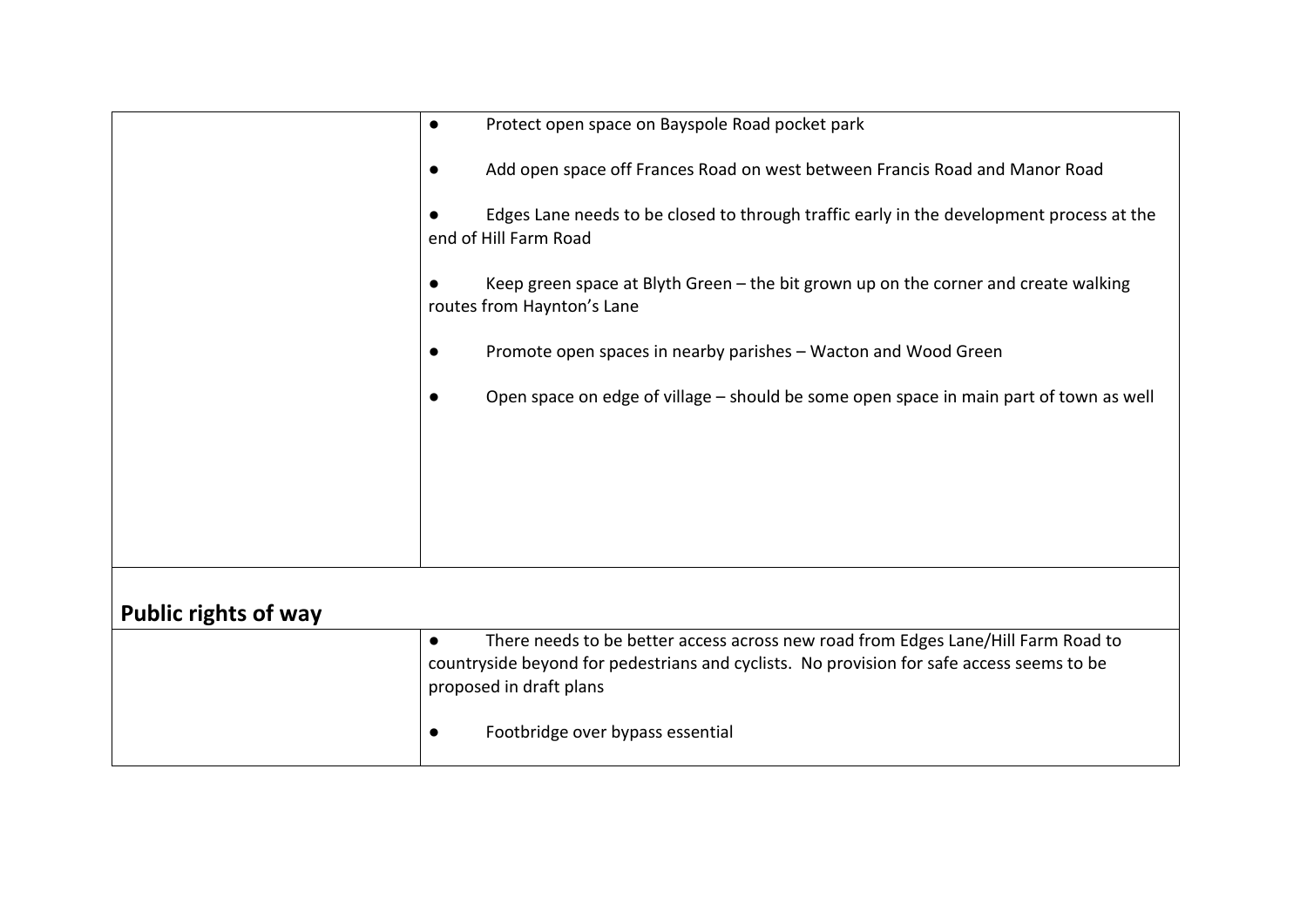| These rights of way have existed for hundreds of years. The early maps of Norfolk show<br>$\bullet$<br>them. Rather than stopping them they should be re-directed along new public rights of way to<br>safe crossing points on the bypass<br>Thinking of pedestrian safety - walkways over/under bypass nearer the village centre<br>$\bullet$<br>Agree with re-direction of paths along bypass to safe crossings - no to loss of public rights<br>of way! |
|------------------------------------------------------------------------------------------------------------------------------------------------------------------------------------------------------------------------------------------------------------------------------------------------------------------------------------------------------------------------------------------------------------------------------------------------------------|
| Why extinguish footpaths?                                                                                                                                                                                                                                                                                                                                                                                                                                  |
| The access to Stratton St Michael from the bypass (as proposed) looks very awkward                                                                                                                                                                                                                                                                                                                                                                         |
| Need to develop and maintain bike routes through the village<br>$\bullet$                                                                                                                                                                                                                                                                                                                                                                                  |
| At least one safe crossing at all roundabouts<br>$\bullet$                                                                                                                                                                                                                                                                                                                                                                                                 |
| Fully support route for walkers and cyclists along inside of bypass through trees                                                                                                                                                                                                                                                                                                                                                                          |
| Bypass wrong side of Long Stratton - won't be any good for industry or jobs                                                                                                                                                                                                                                                                                                                                                                                |
| Circular 'dog walks' from housing                                                                                                                                                                                                                                                                                                                                                                                                                          |
| Not enough public rights of way to replace those discontinued                                                                                                                                                                                                                                                                                                                                                                                              |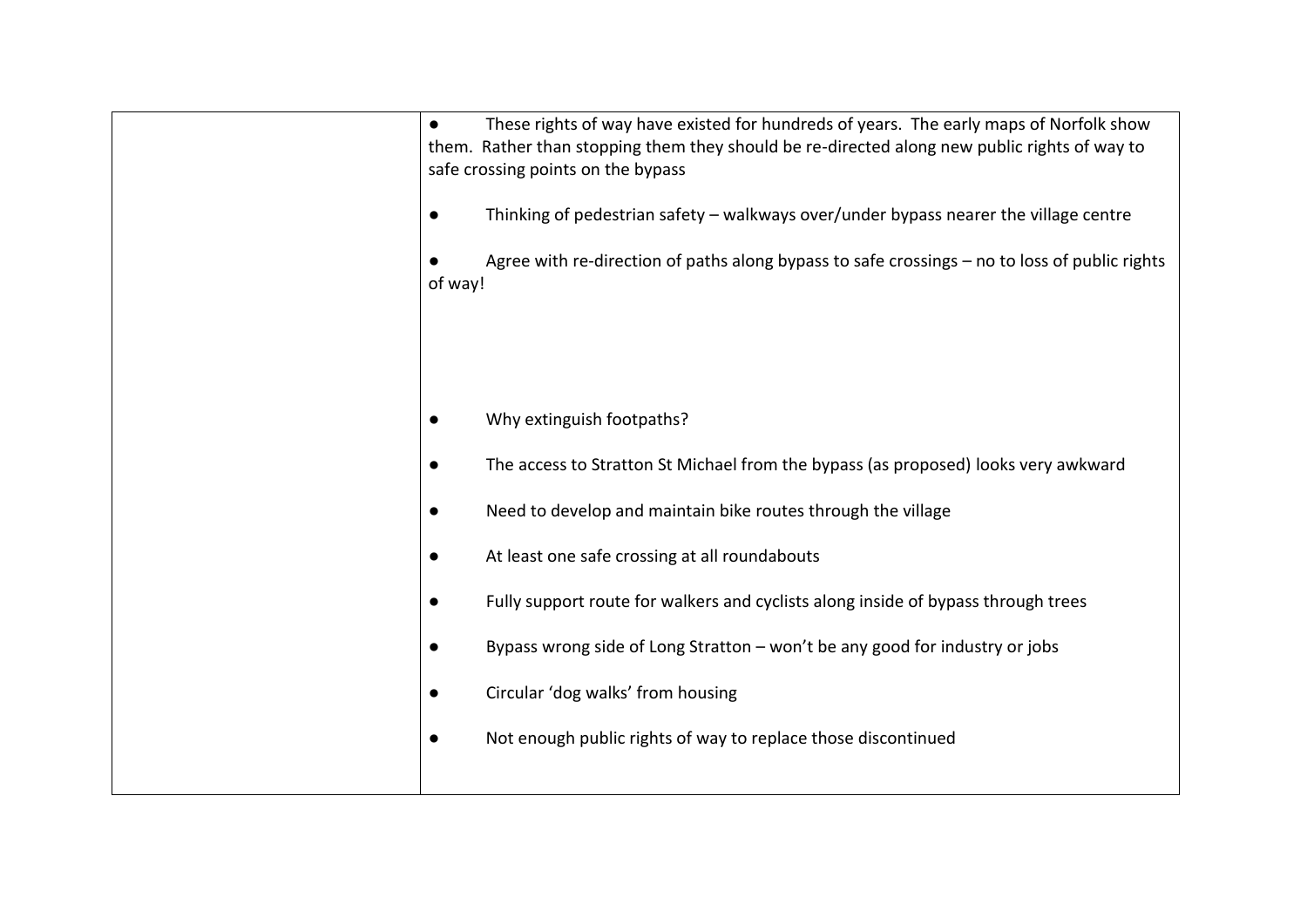| <b>Community Centre</b> |           |                                                                                                                                                                                                                               |
|-------------------------|-----------|-------------------------------------------------------------------------------------------------------------------------------------------------------------------------------------------------------------------------------|
|                         | $\bullet$ | <b>Public toilets</b>                                                                                                                                                                                                         |
|                         | $\bullet$ | Public toilets needed                                                                                                                                                                                                         |
|                         | $\bullet$ | Need to keep public toilets in centre of village                                                                                                                                                                              |
|                         | $\bullet$ | <b>Public toilets</b>                                                                                                                                                                                                         |
|                         | $\bullet$ | Public toilets needed - they are well used                                                                                                                                                                                    |
|                         | $\bullet$ | Need public toilets, located centrally near the shops                                                                                                                                                                         |
|                         | $\bullet$ | Public toilet needs to be in village centre                                                                                                                                                                                   |
|                         |           |                                                                                                                                                                                                                               |
|                         |           |                                                                                                                                                                                                                               |
|                         | $\bullet$ | Tharston needs a community centre but not in the area shown                                                                                                                                                                   |
|                         | $\bullet$ | Location - where is the centre of the new town going to be??                                                                                                                                                                  |
|                         | $\bullet$ | Centrally located to include Tharston (Jermyn Way area)                                                                                                                                                                       |
|                         |           | New community centre to be placed SE side 'community hub'. Eventually when all new<br>houses built will need a larger building. Create one area - perhaps even more fire station and<br>create a central hub on that site now |

 $\mathbf{r}$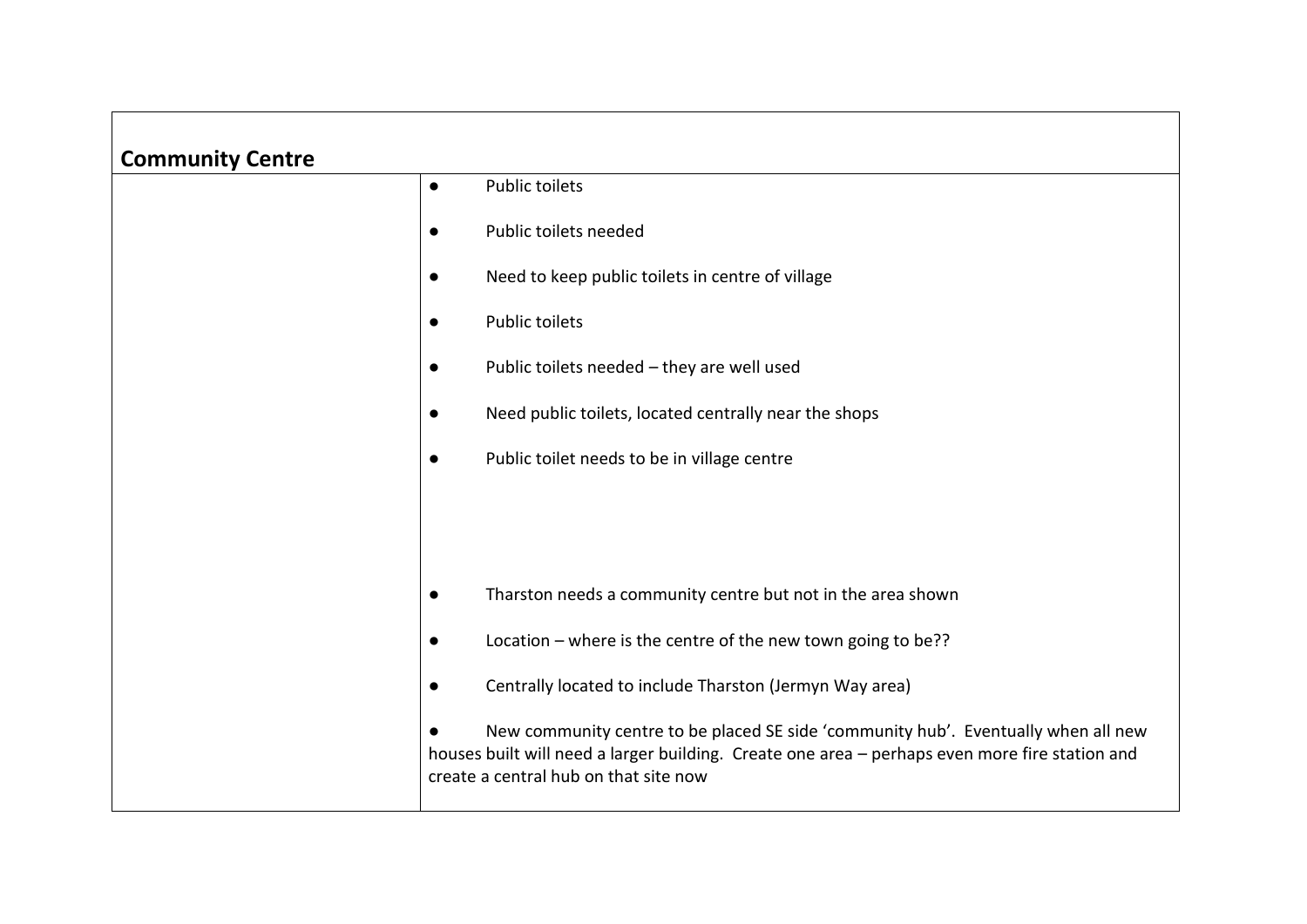| Community centre should be linked with sports ground. Changing facilities and<br>$\bullet$<br>community area, under one roof, reduces the need for separate buildings |
|-----------------------------------------------------------------------------------------------------------------------------------------------------------------------|
| Is there a need for a community building? Many spaces used well i.e. Church halls/village<br>halls for most of these ideas (and school halls)                         |
| Make more of existing community centre! Do we need a new one?<br>$\bullet$                                                                                            |
| No more big community centres – village hall and chapel good sixed small venues – use<br>school hall for larger events. Poss new small rooms in eastern development   |
|                                                                                                                                                                       |
| Community building needs to be available for adult education<br>$\bullet$                                                                                             |
| <b>Community Hall</b><br>$\bullet$                                                                                                                                    |
| Who would be responsible for such a building? Would this need additional volunteers on<br>management committees?                                                      |
| All other ideas already in operation in village<br>$\bullet$                                                                                                          |
| School places for local children - will there be enough throughout ALL age groups i.e.<br>Primary and High School                                                     |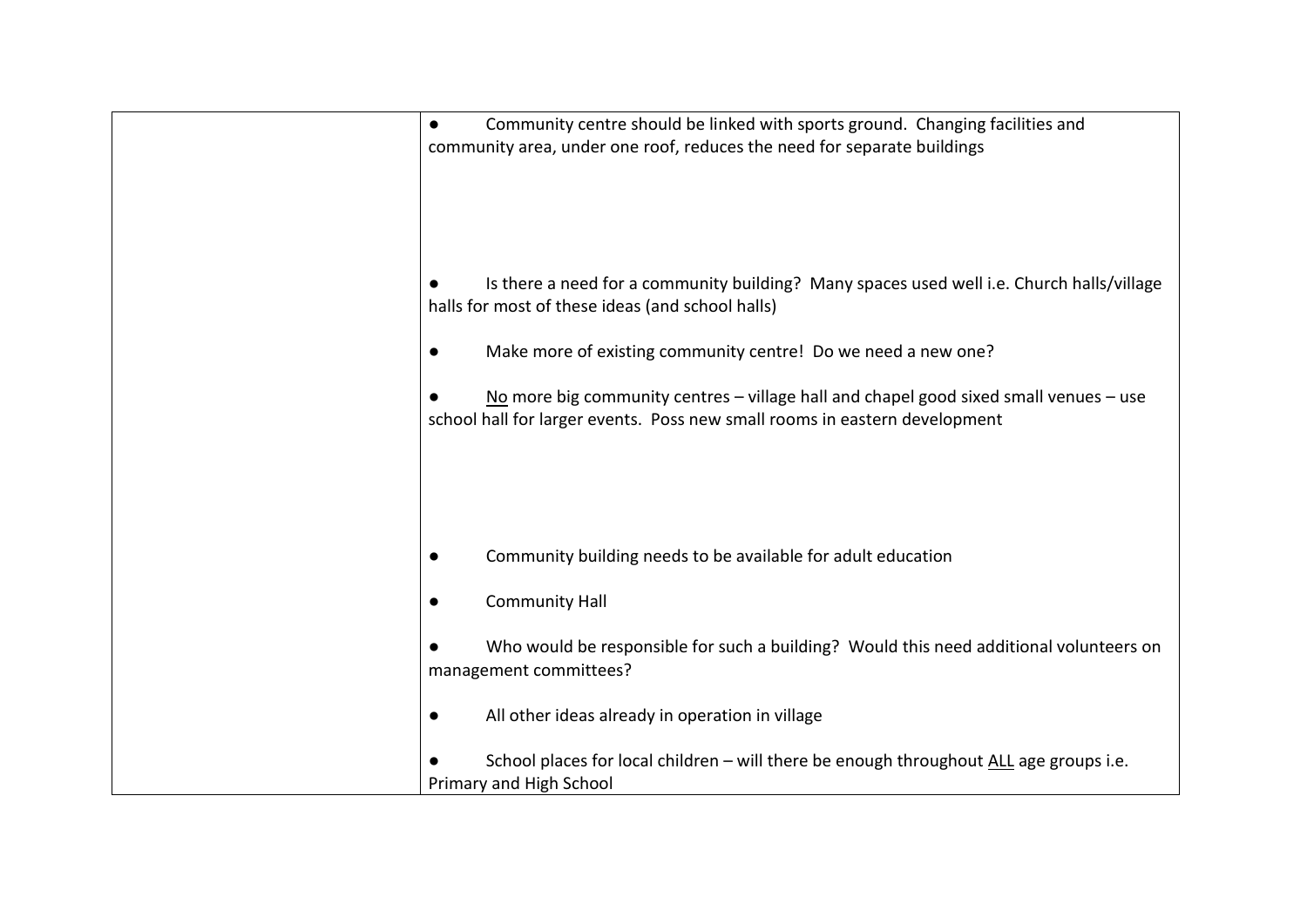| $\bullet$ | Youth club for the youngsters and a meeting place for people on their own                                |
|-----------|----------------------------------------------------------------------------------------------------------|
| $\bullet$ | Dementia café                                                                                            |
| $\bullet$ | Adult learning courses                                                                                   |
|           | Baby groups                                                                                              |
|           | Land to be made available for scout hut and other uniformed groups needing outdoor<br>space              |
|           | Social club, community centre, young mental health, youth club, army cadets hut                          |
| $\bullet$ | Centre should be run by people with learning disabilities                                                |
|           | Swimming pool!!!                                                                                         |
|           | Yes to baby changing, occasional cinema space - but need to think how works with<br>existing facilities  |
| $\bullet$ | Adult learning - GCSE, Maths, English etc                                                                |
|           | Multipurpose rooms for hall hire/dance mirrors/tables and chairs/kitchen/projector etc<br>(like Gissing) |
| $\bullet$ | Focal point for cultural events - art exhibitions, films, drama and music                                |
| $\bullet$ | Somewhere wipe clean to change and weigh babies                                                          |
|           | More activities for children                                                                             |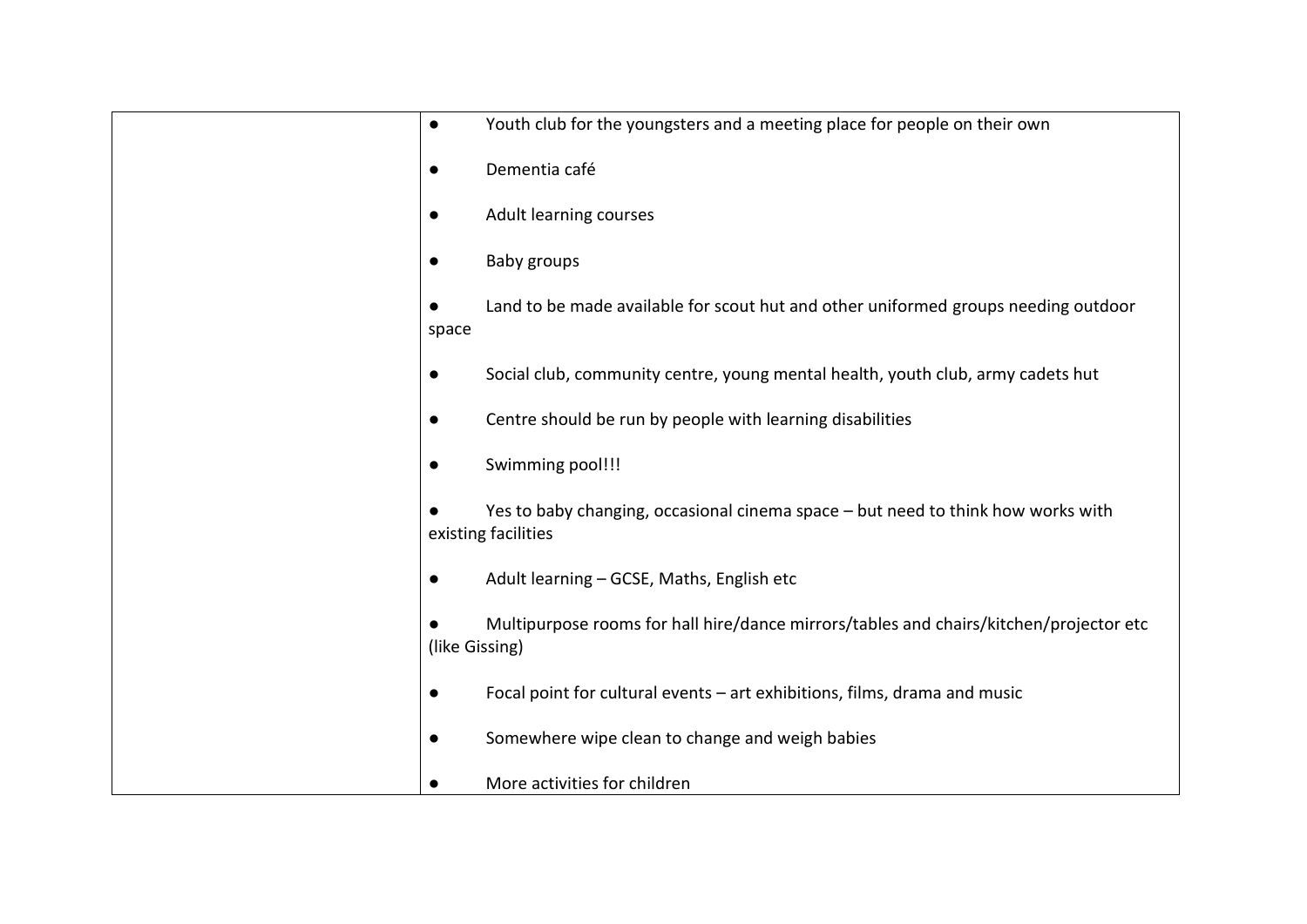|                | $\bullet$ | Visit Bawdeswell Village Hall as a model                                                                              |
|----------------|-----------|-----------------------------------------------------------------------------------------------------------------------|
|                | $\bullet$ | Need to develop a central/community area in new development. Not a building but<br>outdoor space for people to gather |
|                | $\bullet$ | No cinema - they are closing down due to new technology                                                               |
|                | $\bullet$ | Social club                                                                                                           |
| <b>Housing</b> |           |                                                                                                                       |
|                | $\bullet$ | The new housing estate must have provision for 'Co Living'                                                            |
|                | $\bullet$ | Agree with: co-living for younger and older people                                                                    |
|                |           |                                                                                                                       |
|                |           |                                                                                                                       |
|                | $\bullet$ | Affordable housing option for young people                                                                            |
|                | $\bullet$ | Affordable housing                                                                                                    |
|                | $\bullet$ | Affordable housing is a preferable solution compared to social housing                                                |
|                | $\bullet$ | Starter homes which are affordable for young people                                                                   |
|                |           |                                                                                                                       |
|                |           |                                                                                                                       |
|                |           |                                                                                                                       |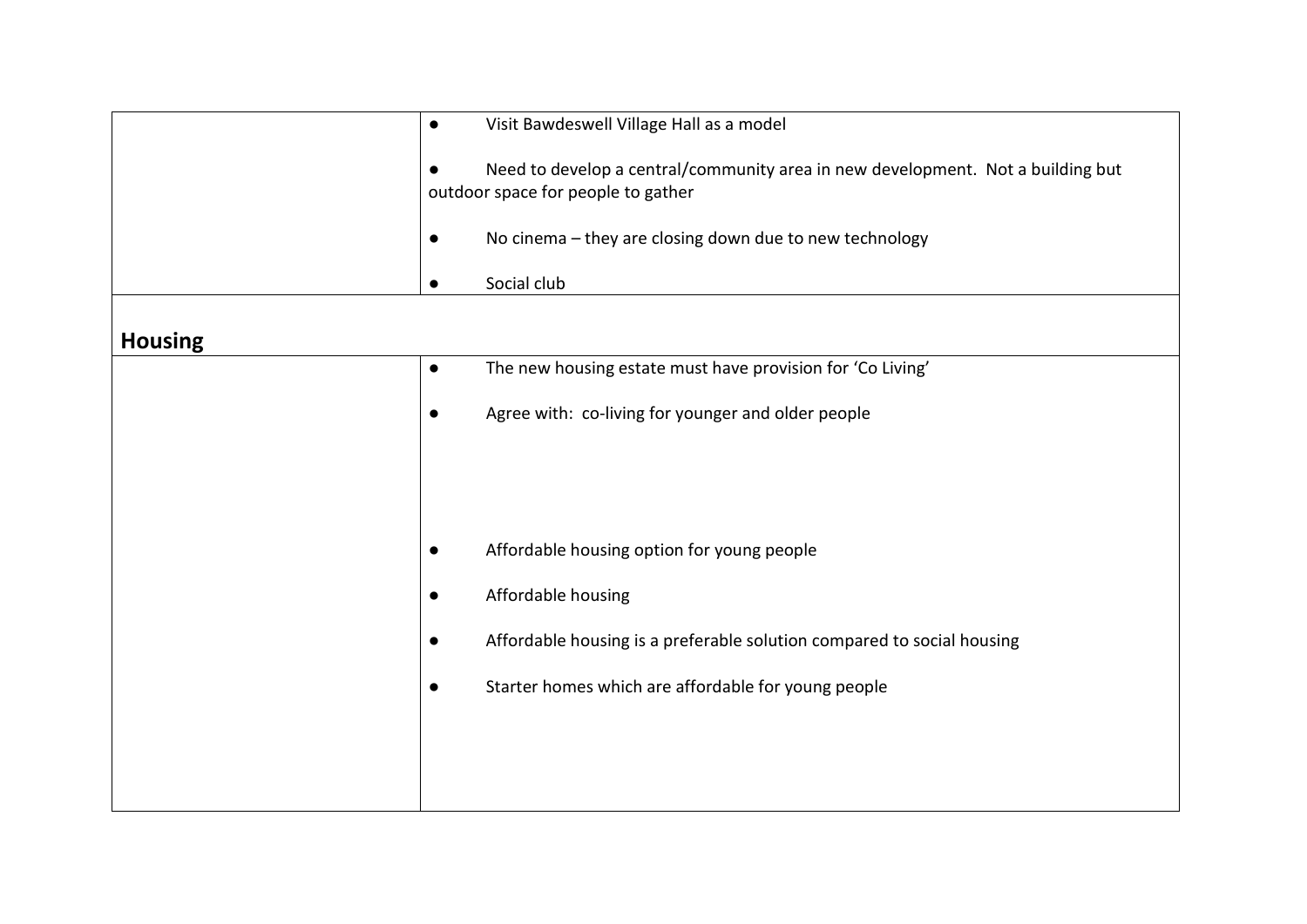| More single storey accommodation $-$ more 1 bed accommodation<br>$\bullet$                                                                                                                   |
|----------------------------------------------------------------------------------------------------------------------------------------------------------------------------------------------|
| Agree with: smaller single/1 bed accommodation<br>$\bullet$                                                                                                                                  |
| Affordable dwellings, not just social housing, esp. as 1 and 2 bed homes<br>$\bullet$                                                                                                        |
| More 1-bedroom accommodation                                                                                                                                                                 |
| Affordable homes 1,2,3 beds                                                                                                                                                                  |
| 1 bed starter homes for young people                                                                                                                                                         |
|                                                                                                                                                                                              |
|                                                                                                                                                                                              |
| A good mixture of housing required including bungalows and smaller accommodation for<br>first time buyers                                                                                    |
| Long Stratton needs a mixture of all types of housing but not with the effects of<br>separating parts of the community e.g. Bungalows, flats and 2-4 bedroomed houses in same<br>development |
| Norfolk people prefer houses to flats - specify by bedroom not property type<br>$\bullet$                                                                                                    |
| Bungalows, more detached housing, no flats<br>$\bullet$                                                                                                                                      |
| A town needs individual/interesting homes as well as those on estates which are all very<br>similar                                                                                          |
|                                                                                                                                                                                              |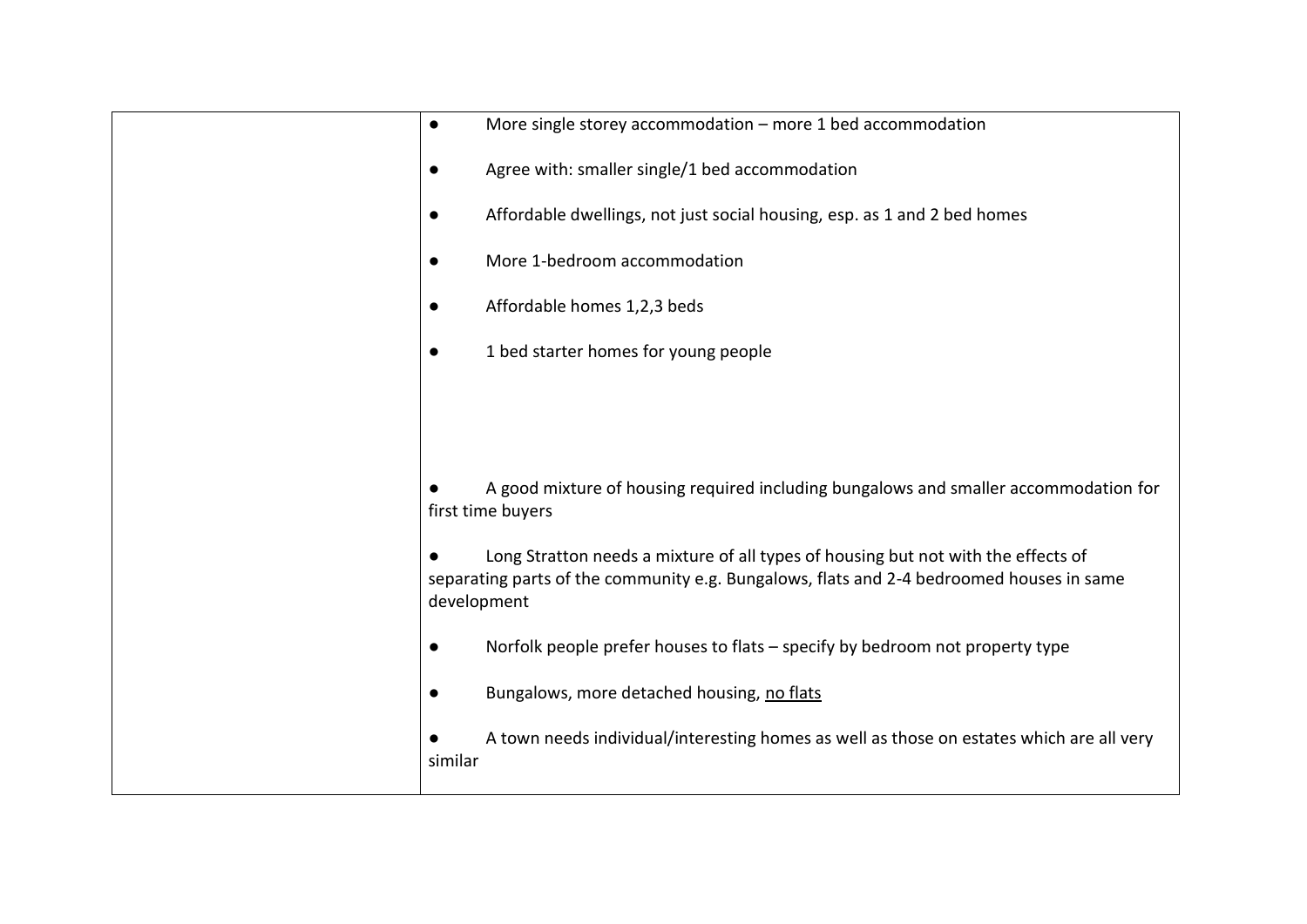| Housing development must have adequate parking for two vehicles per dwelling -<br>minimum for safety of driving<br>Off road parking essential<br>$\bullet$<br>More car parking spaces for each house, most houses have 2 plus cars<br>$\bullet$<br>Adequate space for people to park their cars so roads don't become a car park<br>$\bullet$ |
|-----------------------------------------------------------------------------------------------------------------------------------------------------------------------------------------------------------------------------------------------------------------------------------------------------------------------------------------------|
| Agree with: self-build space<br>I support self-build and custom build plots<br>$\bullet$                                                                                                                                                                                                                                                      |
| Independent dwellings/assisted needs also should be well provided for<br>$\bullet$<br>Senior housing communities/sheltered accommodation - needs to be a priority and well<br>provided for                                                                                                                                                    |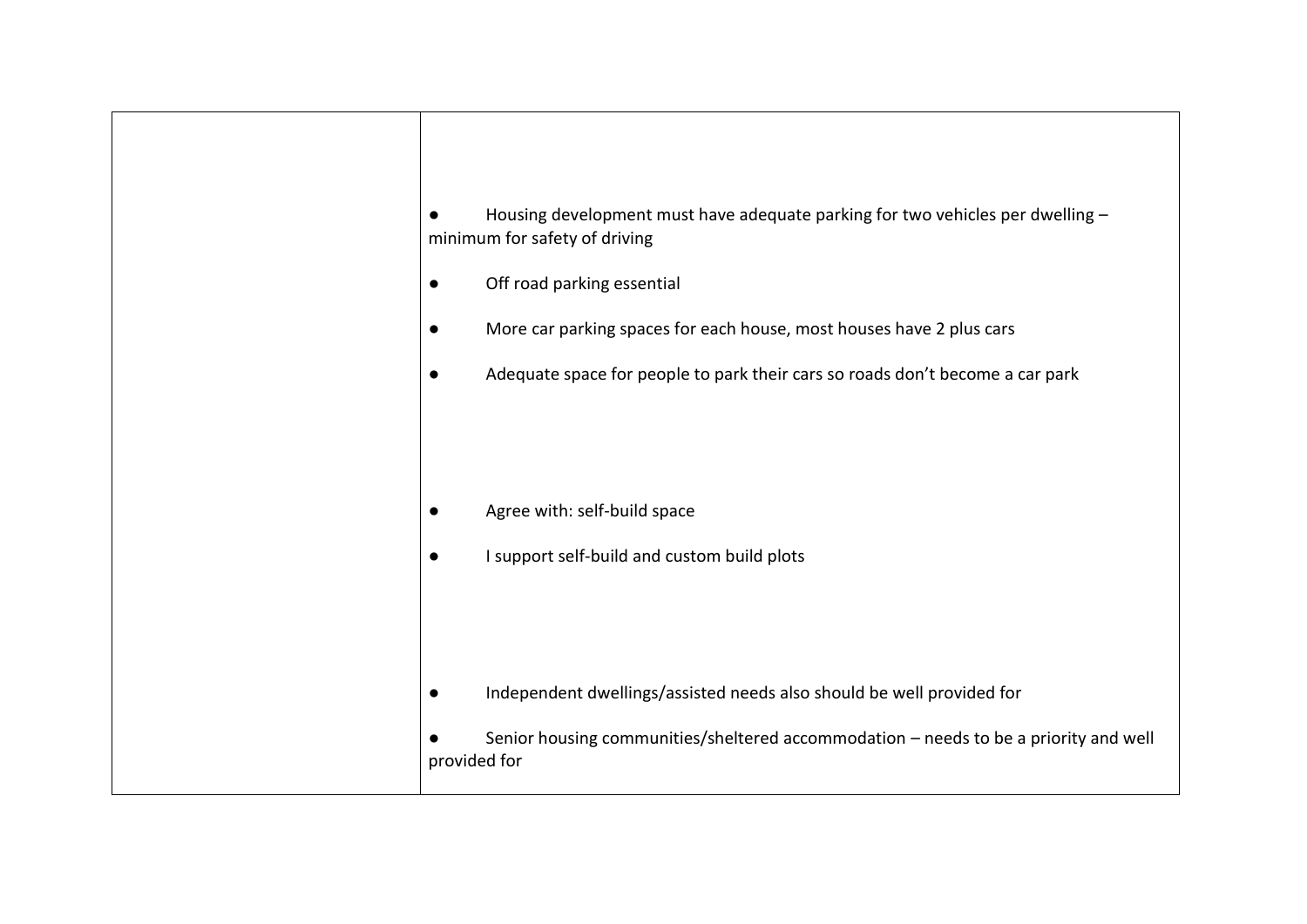| Housing for older people with wardens available<br>$\bullet$                                                                      |
|-----------------------------------------------------------------------------------------------------------------------------------|
| Housing for an aging population<br>$\bullet$                                                                                      |
| Older people homes,<br>$\bullet$                                                                                                  |
|                                                                                                                                   |
|                                                                                                                                   |
| Roads which are wide enough to get emergency vehicles through when people have<br>parked on the road                              |
| In new developments leave room in roads to accommodate residents' cars - wider roads<br>$\bullet$                                 |
|                                                                                                                                   |
|                                                                                                                                   |
| New estates are like Victorian tenements, door to door, up against pavements, narrow<br>roads, no parking, pathetic play areas    |
| You must have a choice when it comes to your internet provider - recent housing<br>development do not                             |
| Schools over capacity - doctors over capacity<br>$\bullet$                                                                        |
| Most important - Energy efficiency especially for association housing - these should be<br>$\bullet$<br>net zero carbon emissions |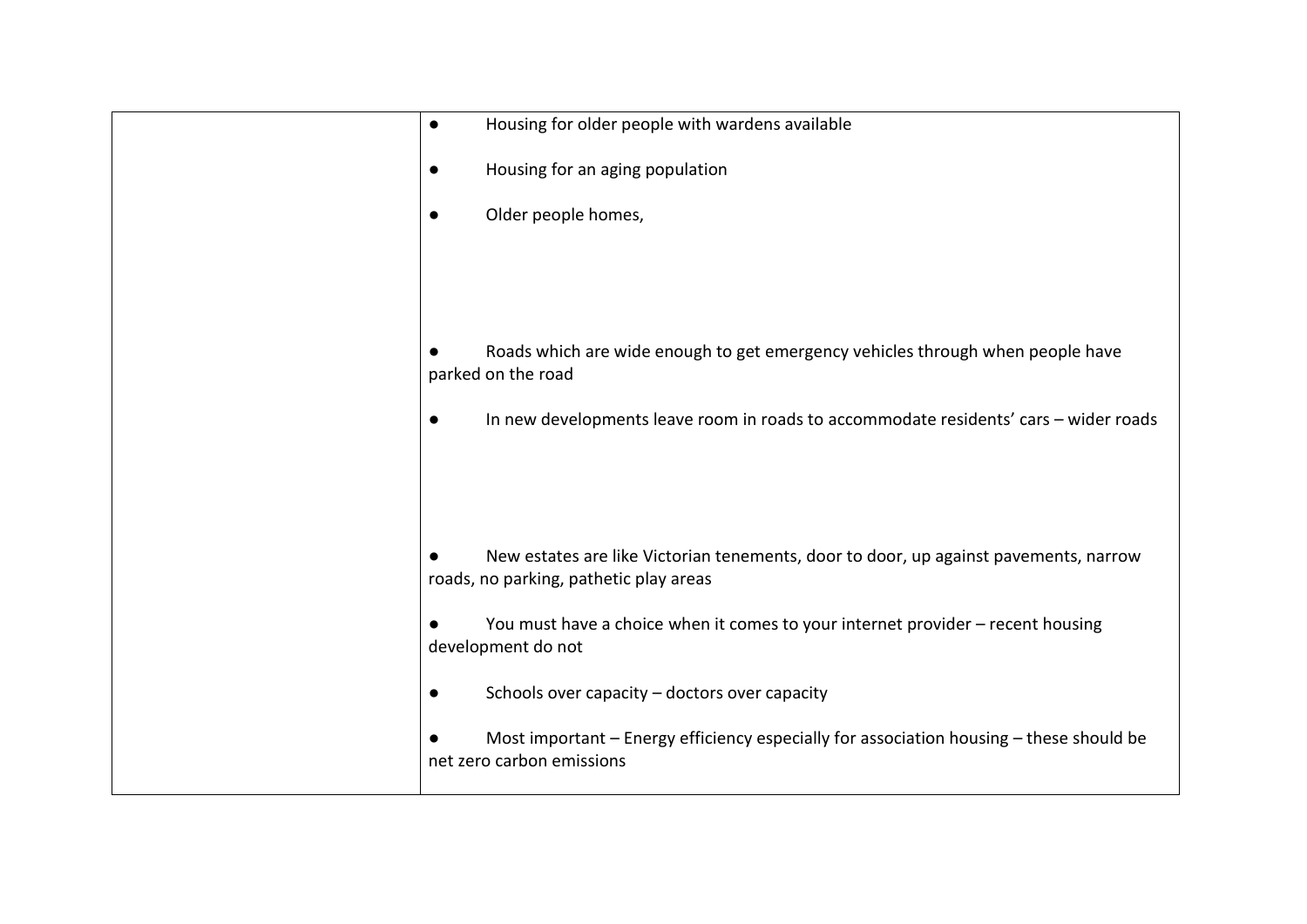| Access to efficient bus routes to Norwich/Ipswich<br>$\bullet$                                                                                           |
|----------------------------------------------------------------------------------------------------------------------------------------------------------|
| Not all crammed together, houses all over looking each other<br>$\bullet$                                                                                |
| Include hedgehog highways, swift boxes and bat boxes on all new housing<br>$\bullet$                                                                     |
| Decent sized gardens! Permeable surfaces, small green spaces with trees - e.g. Village<br>green as on Manor Road                                         |
| Maintain housing with a 'green views', keep trees, we are in the countryside<br>$\bullet$                                                                |
| Permeability so there are multiple ways in and out of housing estates, including for<br>pedestrians                                                      |
| I worry about the behaviours of 'some' (not all) people in social housing - personal<br>experience I'm afraid                                            |
| Decent materials - not cheap, faux timber cladding panels. Brick, timber, render to match<br>existing. More variety so they don't all look the same      |
| Dr's and dentists, schools - to accommodate more people<br>$\bullet$                                                                                     |
| What about the infrastructure Dr's, schools etc, it's difficult now to get a GP appointment                                                              |
| Mix the housing up a bit - don't have an 'us' and 'them' culture. Lime Tree Avenue estate<br>(9 years old) is very sectioned and should be more mixed in |
|                                                                                                                                                          |
|                                                                                                                                                          |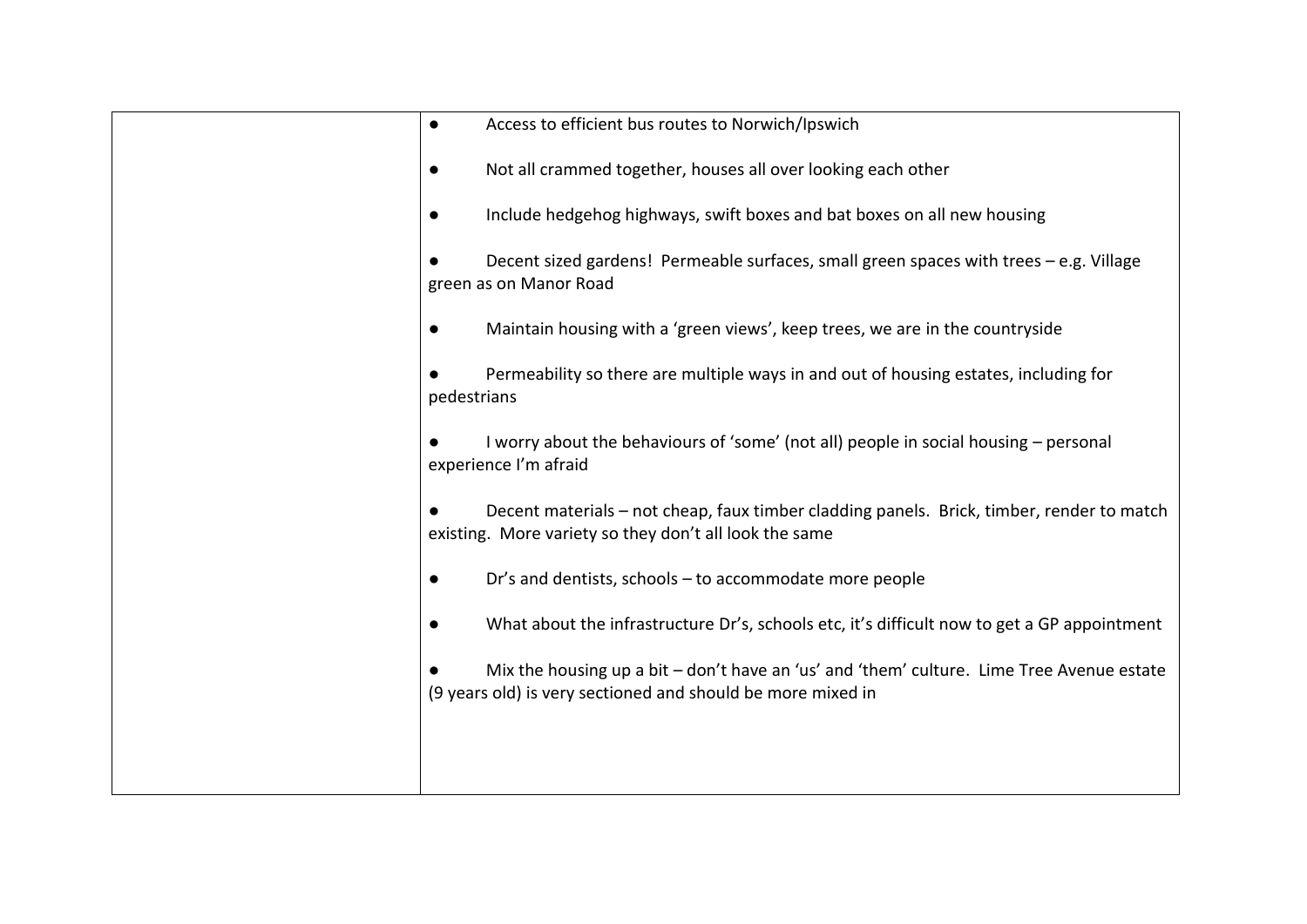| <b>Overall design</b> |                                                                                                                                                               |
|-----------------------|---------------------------------------------------------------------------------------------------------------------------------------------------------------|
|                       | No street lighting, keep Long Stratton in dark skies<br>$\bullet$                                                                                             |
|                       | Yes to footpaths and street lighting<br>$\bullet$                                                                                                             |
|                       | No street lighting – keep the dark skies and tell people about them                                                                                           |
|                       | Minimal street lighting in proposed development to west of A140 to preserve the lovely<br>night skies in Tharston, Brands Lane, St Mary's Church Tharston     |
|                       | Lighting is already poor and dangerous in places. Lime Tree Avenue (one of the newer<br>estates) has very little street lighting walking down a dark alleyway |
|                       | Avoid light pollution                                                                                                                                         |
|                       |                                                                                                                                                               |
|                       |                                                                                                                                                               |
|                       | Develop green infrastructure through development with gardens and pathways - for<br>wildlife and people                                                       |
|                       | Green areas, cycle paths                                                                                                                                      |
|                       | Better links for cycle paths/footpaths<br>$\bullet$                                                                                                           |
|                       | Suggestion: on the edge of LS: community wood/nature reserve - parking for this and<br>informal park and ride                                                 |

┑

 $\Gamma$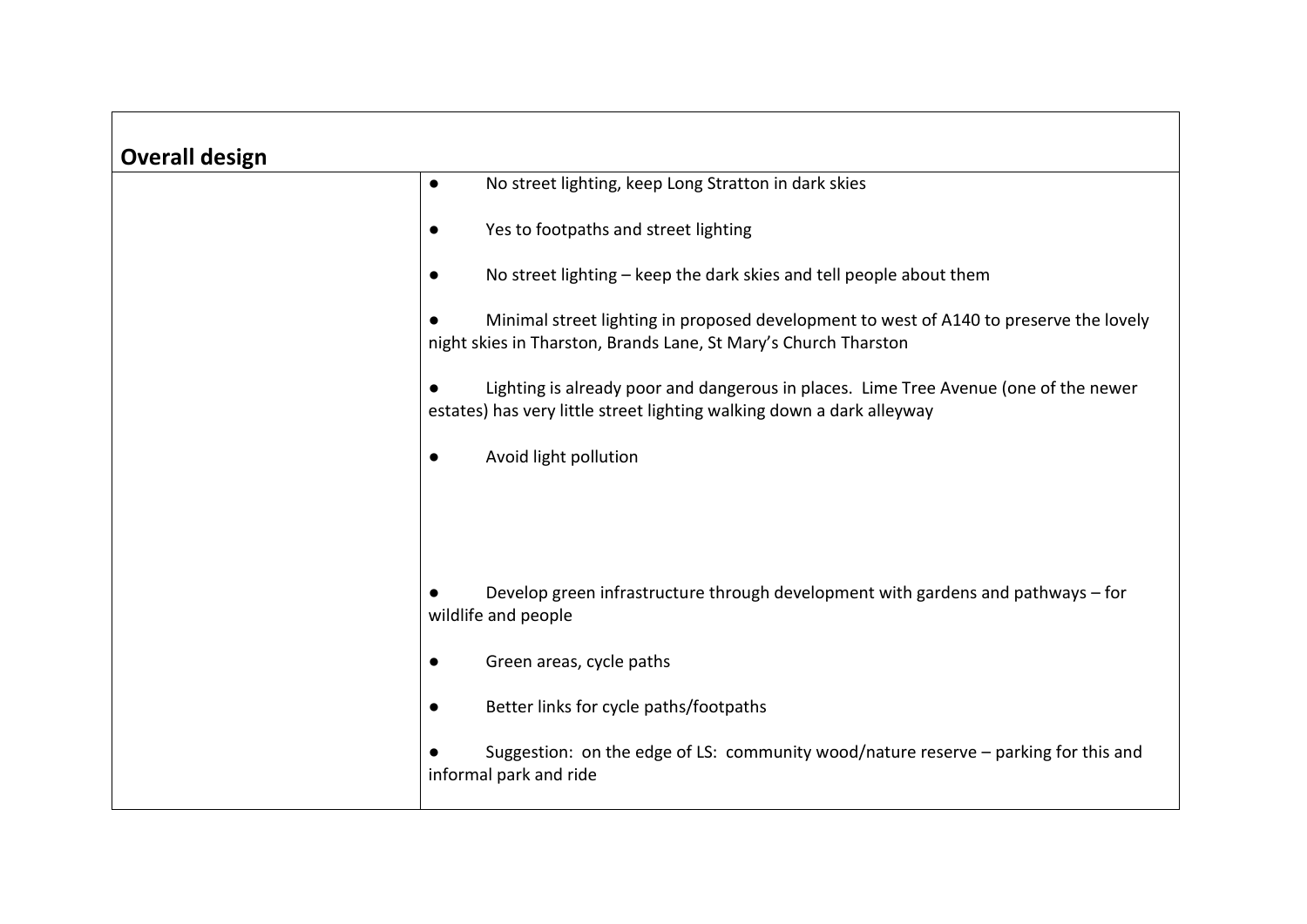| Yes, formal recreational areas with areas of wilderness and wildlife too<br>$\bullet$                                                                                                                                                                           |
|-----------------------------------------------------------------------------------------------------------------------------------------------------------------------------------------------------------------------------------------------------------------|
| Follow ideas for planting and green space set out in green infrastructure plan and Shiels<br>Flynn masterplan                                                                                                                                                   |
| More spaces to walk, cycle and for recreation away from cars                                                                                                                                                                                                    |
| Wildlife corridors with paths for people to cycle and walk within nature                                                                                                                                                                                        |
|                                                                                                                                                                                                                                                                 |
|                                                                                                                                                                                                                                                                 |
| Road width?                                                                                                                                                                                                                                                     |
| Parking spaces                                                                                                                                                                                                                                                  |
| Parking                                                                                                                                                                                                                                                         |
| Roadways on new developments to be wide enough so residents do not have to park on<br>pathways. Disability scooters and wheelchair users have many 'no go' areas in Long Stratton<br>because of parking inconsiderably - this their being discriminated against |
| Police existing areas of Long Stratton to make people more aware of problems of parking<br>on paths! Sheer stupidity and ignorance in many cases needs stronger enforcement                                                                                     |
| Better parking outside houses, people often have 2 to 3 cars                                                                                                                                                                                                    |
|                                                                                                                                                                                                                                                                 |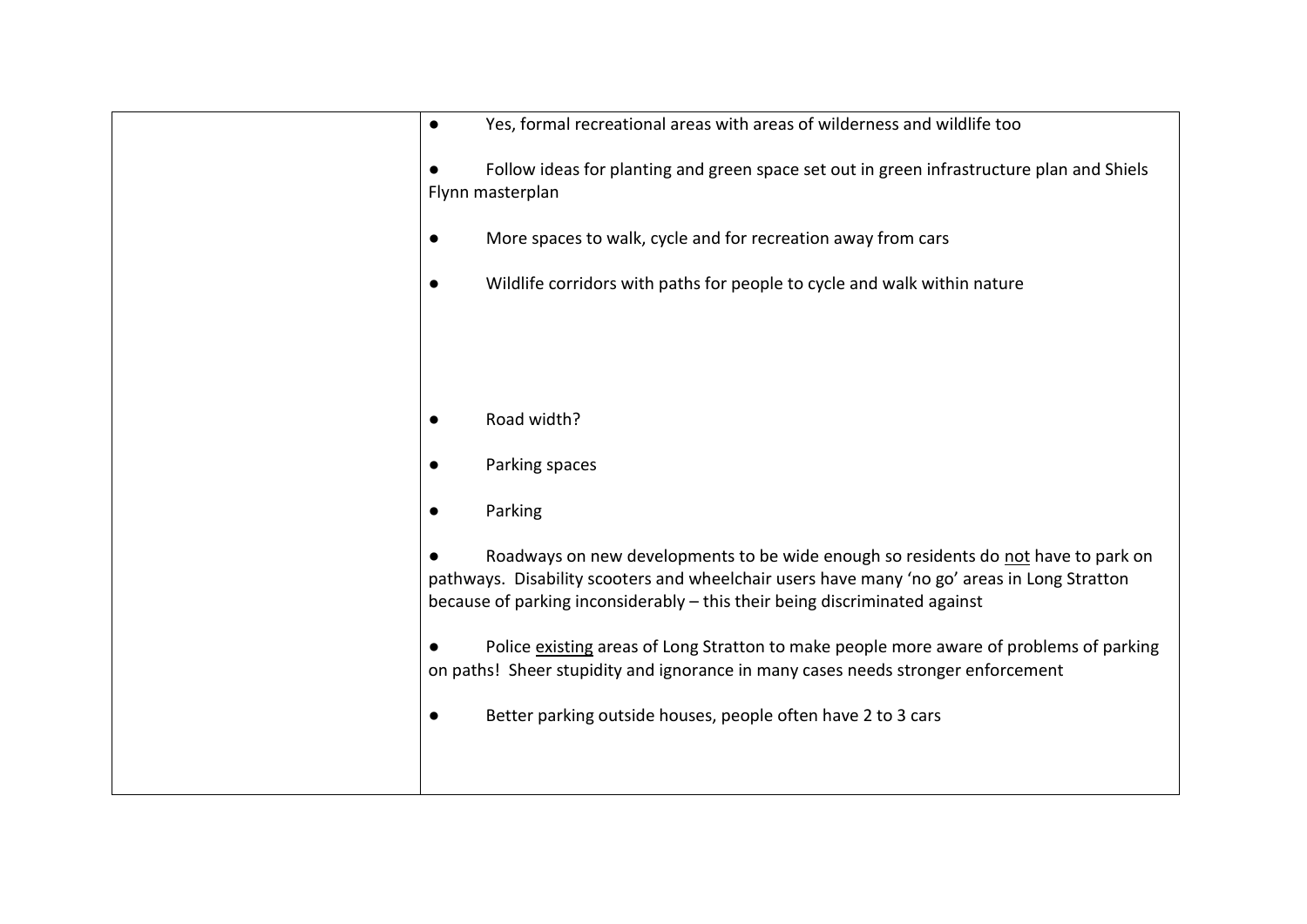| Query need for playgrounds as only limited use/audience $-$ green space $-$ or other use<br>better                                                                                                                                               |
|--------------------------------------------------------------------------------------------------------------------------------------------------------------------------------------------------------------------------------------------------|
| More play areas                                                                                                                                                                                                                                  |
| Playgrounds and open spaces where people are allowed to kick a ball, or sit and have a<br>picnic                                                                                                                                                 |
| A little shallow pool for children (open space) to play in during summer. A set of water<br>spouts so that children can play in them                                                                                                             |
| Playgrounds, zip wires<br>$\bullet$                                                                                                                                                                                                              |
| Our main play area is dated and broken – in disrepair. For the number of children it<br>serves we need new equipment - zip wires/wooden<br>Formal playgrounds and grassed areas are fine as long as they are regularly permanently<br>maintained |
| Better play areas, especially if we are to have more housing here!<br>$\bullet$                                                                                                                                                                  |
| I would like a zip wire because other villages have them but not ours - local child age 7<br>$\bullet$                                                                                                                                           |
|                                                                                                                                                                                                                                                  |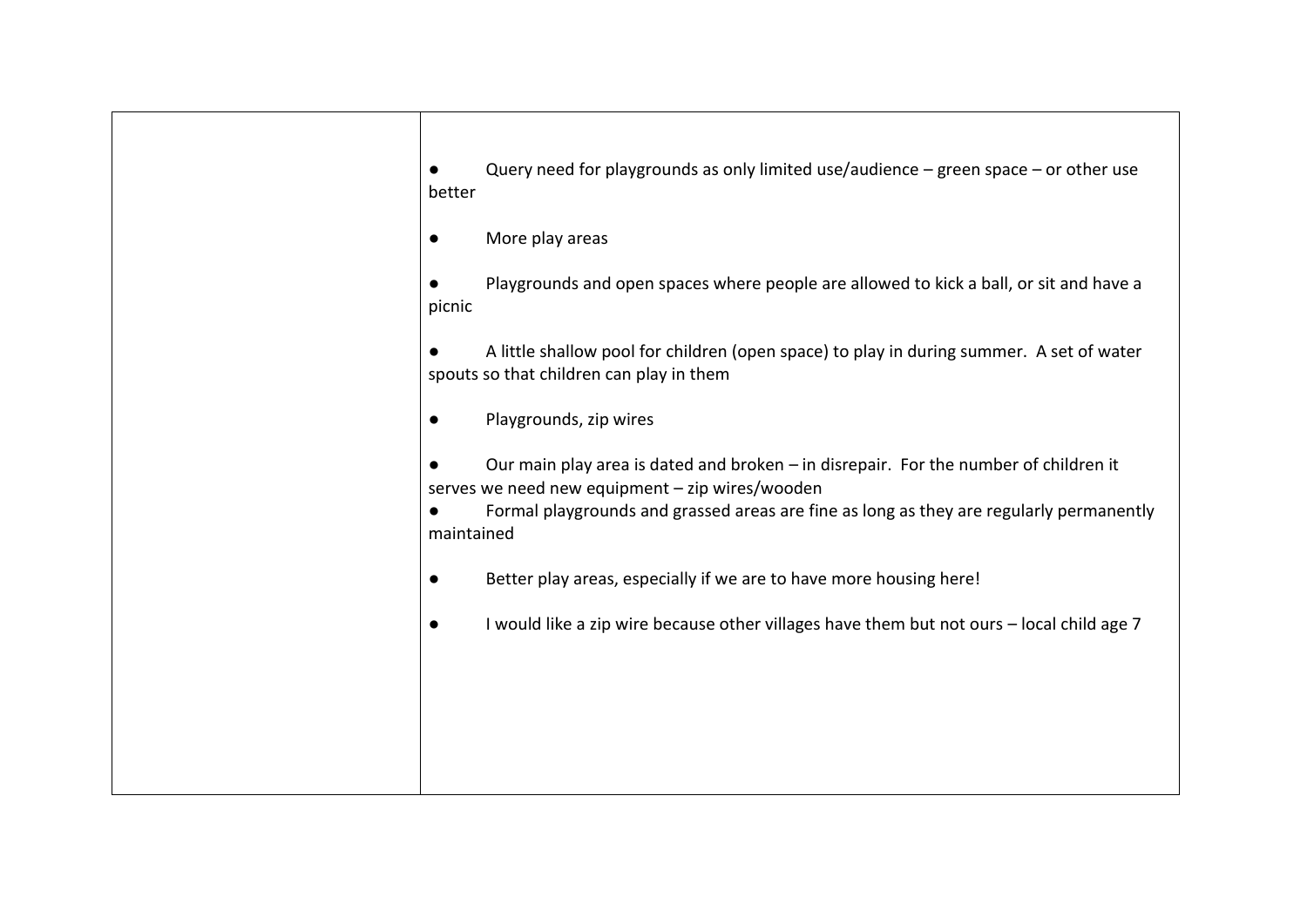| Adequate land drainage important<br>$\bullet$                                                                                                                              |
|----------------------------------------------------------------------------------------------------------------------------------------------------------------------------|
| Must deal with the drainage problems                                                                                                                                       |
|                                                                                                                                                                            |
|                                                                                                                                                                            |
|                                                                                                                                                                            |
| Swimming pool!                                                                                                                                                             |
| Definitely a swimming pool and sauna and wet room in leisure centre, swimming is one of<br>the basic life skills                                                           |
| I do want a swimming pool                                                                                                                                                  |
| We need a working swimming pool! At the moment we are not able to provide our<br>children with local swimming lessons in year 2 and year 6 as the national curriculum says |
| I don't want a swimming pool                                                                                                                                               |
|                                                                                                                                                                            |
|                                                                                                                                                                            |
|                                                                                                                                                                            |
| Whilst there is a joint parish council - there are no parts of this which are in Hapton                                                                                    |
| Secondary school - more places will be essential. Can the current school be increased or<br>does a new site need to be created?                                            |
| Recycling bins                                                                                                                                                             |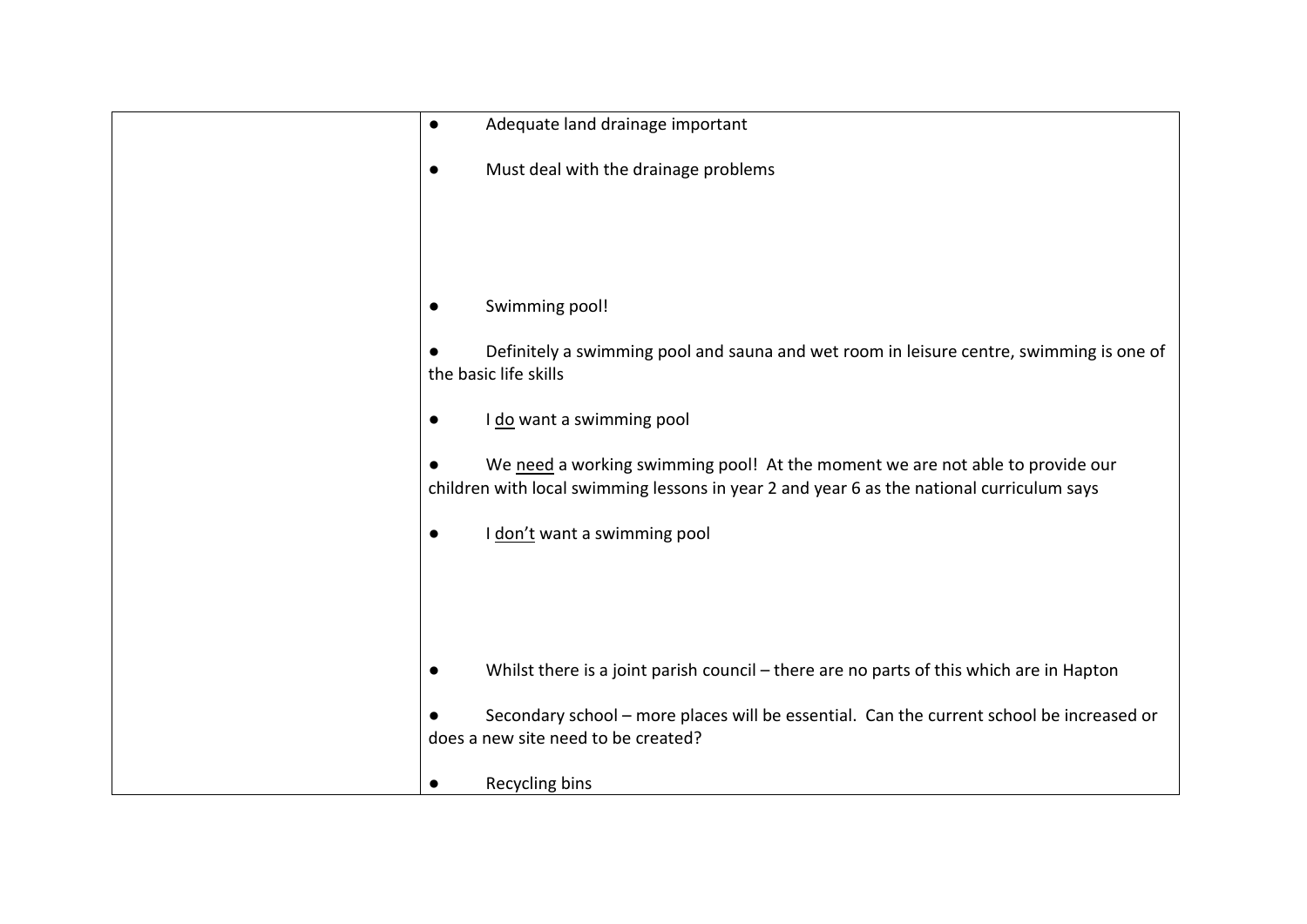| $\bullet$ | Decent running track/route                                                                                                                                   |
|-----------|--------------------------------------------------------------------------------------------------------------------------------------------------------------|
| $\bullet$ | More dog bins                                                                                                                                                |
|           | Mixed housing - not all looking the same, nice street scenes, not too close together, built<br>around green areas, overlooking parks/greens, street lighting |
| $\bullet$ | More cycle paths                                                                                                                                             |
| $\bullet$ | I like the idea of different coloured buildings similar to those found in Sweden                                                                             |
| $\bullet$ | More speed humps to restrict speeding vehicles                                                                                                               |
|           | Find ways to avoid an east/west divide with new development or that feels like new<br>estates tacked on                                                      |
|           | Single lane bypass a waste of money. A140 needs duelling and any new single lane roads<br>are useless - there will be no relief                              |
| $\bullet$ | Do we really need all these new houses?                                                                                                                      |
| $\bullet$ | Town square - pedestrianised - a la 'Grand Place' in continental Europe                                                                                      |
|           | No mention of high school places being increased? In 10 years time this will be<br>imperative!                                                               |
| $\bullet$ | Bypass seems to fall short, why not Hempnall turn to existing south exit                                                                                     |
|           | We need more councillors who are more committed to Long Stratton's future and who<br>work together LESS EGOS                                                 |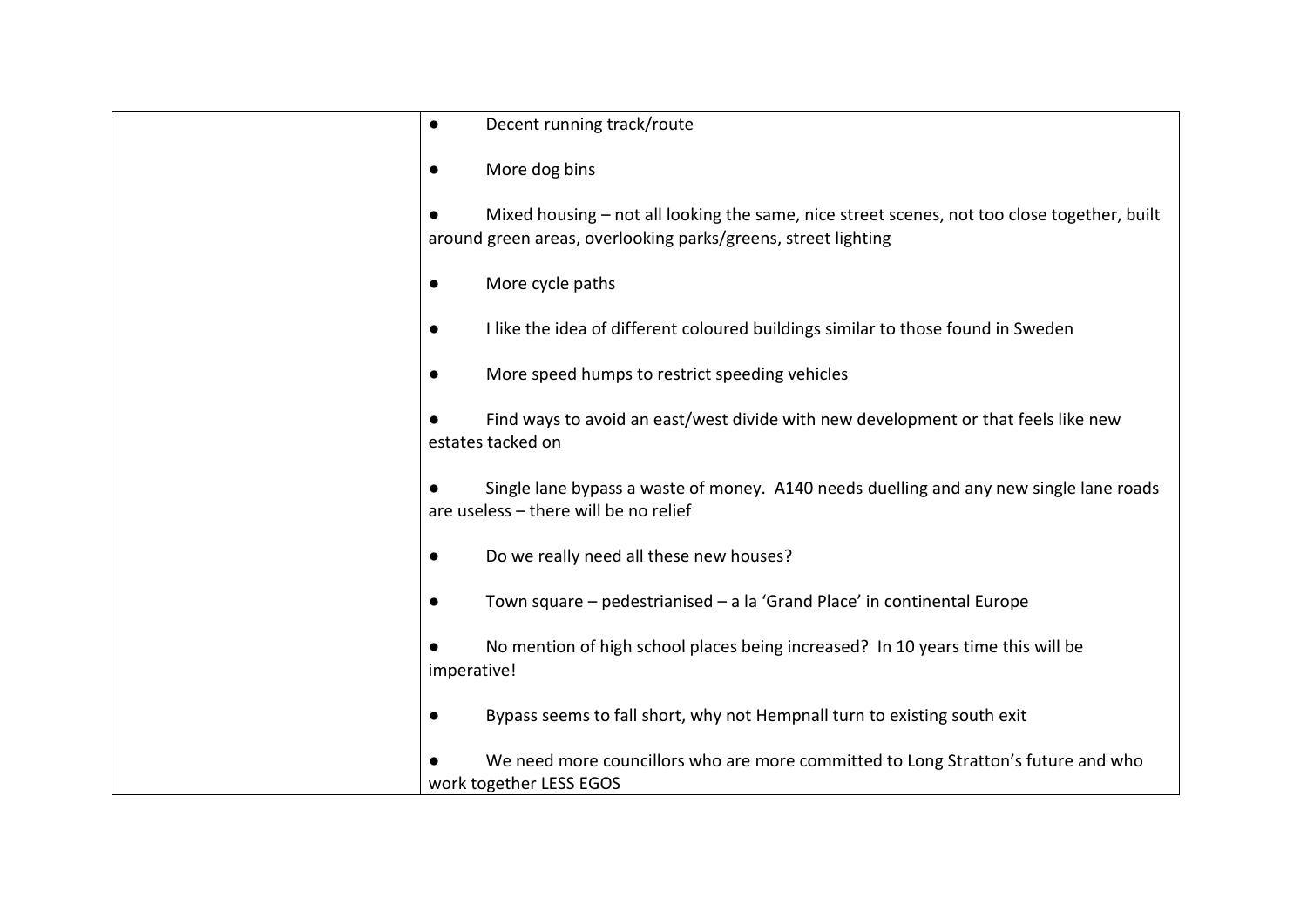|                       | Plans for three industrial estates to fractured - unattractive to employers like me<br>$\bullet$                                                                                                                                                               |
|-----------------------|----------------------------------------------------------------------------------------------------------------------------------------------------------------------------------------------------------------------------------------------------------------|
| <b>Sustainability</b> |                                                                                                                                                                                                                                                                |
|                       | Parking for mobility scooters and cycles<br>$\bullet$                                                                                                                                                                                                          |
|                       | Is 60 years a viable time factor in the life of a house?<br>$\bullet$                                                                                                                                                                                          |
| <b>Draft policies</b> |                                                                                                                                                                                                                                                                |
|                       | Transport issues along Chequers Road?<br>$\bullet$                                                                                                                                                                                                             |
|                       | Employment policy E10 - Further employment uses off Chequers Road need to be<br>carefully controlled to manage HGV and other vehicles movements. Also to ensure that part of<br>the village doesn't become the forgotten 'tradesman's' entrance to the village |
|                       | Access for large vehicles to Tharston Industrial Estate is a concern - will still go through<br>village and up Flowerpot Lane unless there is another link road                                                                                                |
|                       |                                                                                                                                                                                                                                                                |
|                       | Where would the Fire station go<br>$\bullet$                                                                                                                                                                                                                   |
|                       | What is happening to Fire station? Is it expected to be moved or closed?<br>$\bullet$                                                                                                                                                                          |
|                       |                                                                                                                                                                                                                                                                |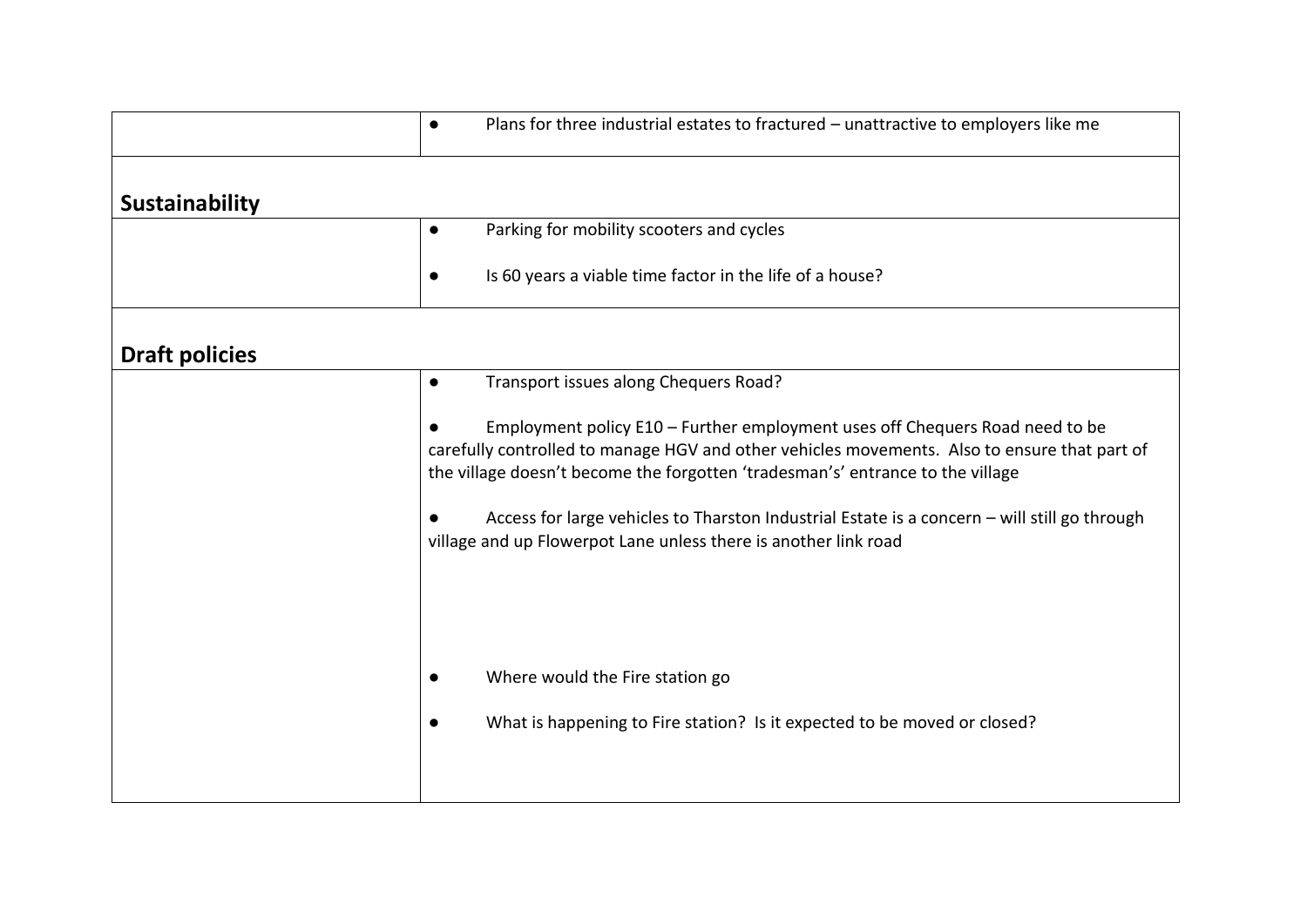| Schools - oversubscribed already at capacity<br>For future generations a $6th$ form centre is essential                                                                                                                                                                                                                                                      |
|--------------------------------------------------------------------------------------------------------------------------------------------------------------------------------------------------------------------------------------------------------------------------------------------------------------------------------------------------------------|
| Restrict the length of time parking in Long Stratton and fine those that overstay their<br>welcome<br>Increase long parking in LS for visitors to use to walk in surrounding countryside - village<br>businesses for refreshments<br>Co-op car park likely to be inadequate - need more parking spaces unless public transport                               |
| improved<br>Re: 'Satisfactory provision of off street parking ensuring that any scheme does not result<br>in inappropriate ON street parking in the village centre' - Please plan for more car parking around<br>the Co-op shop area - will be needed when many more houses are built. I suggest the existing<br>fire station area when it becomes available |
|                                                                                                                                                                                                                                                                                                                                                              |